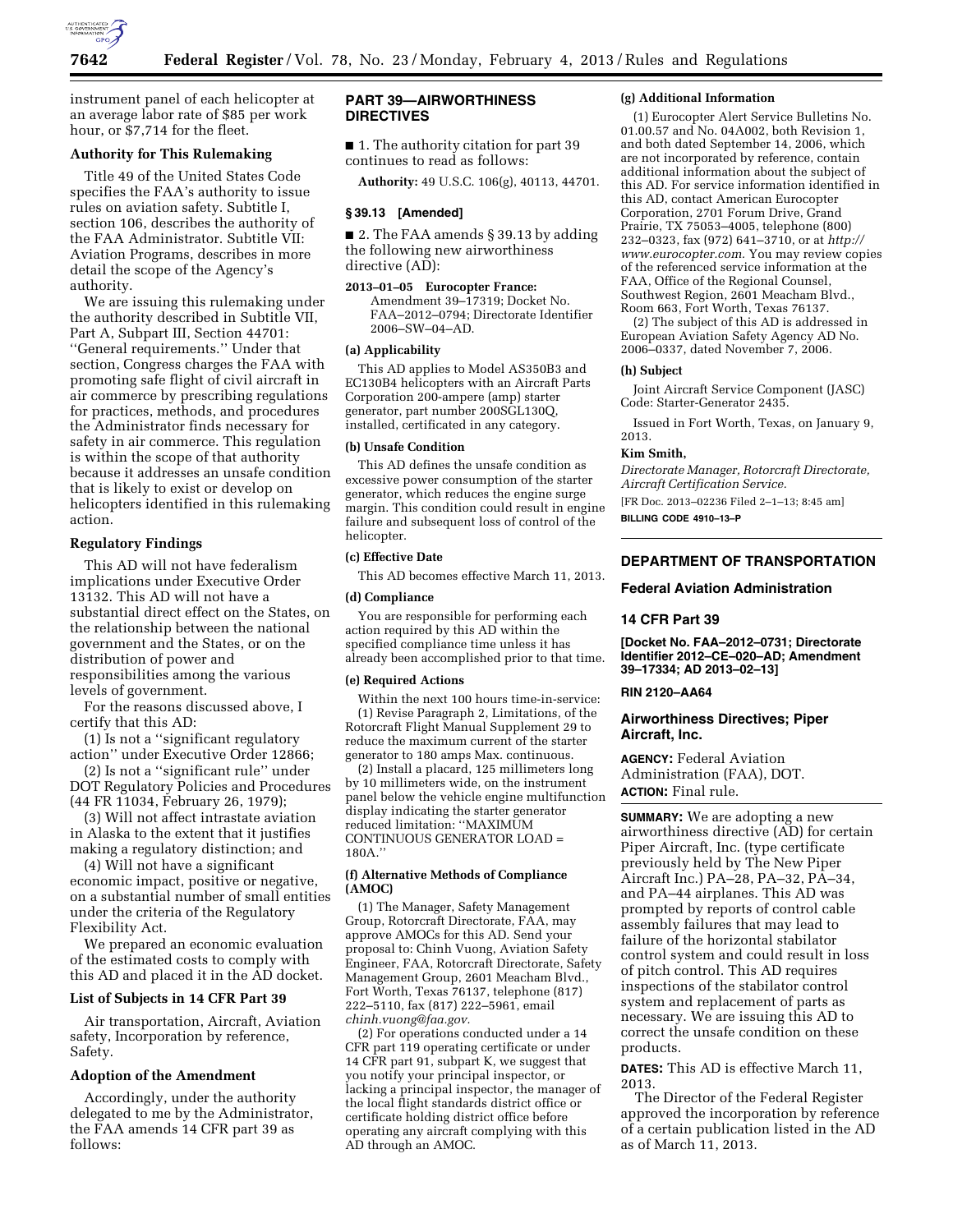**ADDRESSES:** For service information identified in this AD, contact Piper Aircraft, Inc., 2926 Piper Drive, Vero Beach, Florida 32960; telephone: (772) 567–4361; Internet: *[http://](http://www.piper.com/pages/publications.cfm)  [www.piper.com/pages/publications.cfm.](http://www.piper.com/pages/publications.cfm)*  You may review copies of the referenced service information at the FAA, Small Airplane Directorate, 901 Locust, Kansas City, Missouri 64106. For information on the availability of this material at the FAA, call (816) 329– 4148.

# **Examining the AD Docket**

You may examine the AD docket on the Internet at *[http://](http://www.regulations.gov)* 

*[www.regulations.gov;](http://www.regulations.gov)* or in person at the Docket Management Facility between 9 a.m. and 5 p.m., Monday through Friday, except Federal holidays. The AD docket contains this AD, the regulatory evaluation, any comments received, and other information. The address for the Docket Office (phone: 800–647–5527) is Document Management Facility, U.S. Department of Transportation, Docket Operations, M–30, West Building Ground Floor, Room W12–140, 1200 New Jersey Avenue SE., Washington, DC 20590.

# **FOR FURTHER INFORMATION CONTACT:**

Hector Hernandez, Aerospace Engineer, FAA, Atlanta Aircraft Certification Office, 1701 Columbia Avenue, College Park, Georgia 30337; telephone: (404) 474–5587; fax: (404) 474–5606; email: *[hector.hernandez@faa.gov.](mailto:hector.hernandez@faa.gov)* 

## **SUPPLEMENTARY INFORMATION:**

## **Discussion**

We issued a notice of proposed rulemaking (NPRM) to amend 14 CFR part 39 to include an AD that would apply to the specified products. That NPRM published in the **Federal Register** on August 2, 2012 (77 FR 45979). That NPRM proposed to require inspections of the stabilator control

system and replacement of parts as necessary.

### **Comments**

We gave the public the opportunity to participate in developing this AD. The following presents the comments received on the proposal and the FAA's response to each comment.

## **Request To Rescind the AD**

Gregory E. Sniegowski, Carl Poplawsky, and Eric Stendahl stated that since inspections of the control systems and pulleys are already part of the annual inspection, the requirements of this AD would seem to be redundant and that the NPRM should be withdrawn.

We do not agree. The service difficulty report (SDR) database shows that certain Piper models have multiple reports of cracks, corrosion, failure of the turnbuckle, control cable fraying, or cable swage end breaks. This AD was prompted by reports concerning an accident on a Piper Model PA–32R– 301T and an incident on a Piper Model PA–32R–300 airplane.

# **NTSB Support**

Deborah A.P. Hersman, Chairman, National Transportation Safety Board (NTSB), stated that two special airworthiness information bulletins (SAIBs) have been issued that recommend inspecting the entire surface of each cable terminal, turnbuckle, or other cable fittings for corrosion or cracking. Within the past 2 years, the NTSB has investigated two accidents and one incident involving Piper airplanes where control cable assembly failures due to stress corrosion cracking led to failures of the horizontal stabilator control system. She stated that the fact these events continue to occur more than 10 years after the SAIBs were issued shows that the SAIBs were not effective. The NTSB supports the need for this AD.

## ESTIMATED COSTS

| Action  | Labor cost                                                                                          | Parts cost     | Cost per<br>product | Cost on U.S.<br>operators |
|---------|-----------------------------------------------------------------------------------------------------|----------------|---------------------|---------------------------|
| svstem. | Inspection of the horizontal stabilator control $\vert$ 5 work-hours $\times$ \$85 per hour = \$425 | Not applicable | \$425               | \$14,455,525              |

We estimate the following costs to do any necessary replacements that would

be required based on the results of the inspection. We have no way of

We concur with the findings by the NTSB.

### **Removal of Surface Corrosion**

Joseph Boenzi stated that we should revise the AD to allow an individual to remove the surface corrosion on a turnbuckle by using a cleaning agent and then making a determination if the part is airworthy. There have been reports that surface corrosion on turnbuckles could be easily removed with scotch-brite.

We agree because Piper investigated the possibility of using scotch-brite to remove surface corrosion and found it to be acceptable. We will change this AD to reference the revised Piper Aircraft, Inc. Mandatory Service Bulletin No. 1245A, dated November 28, 2012, which incorporated cleaning agents and scotch-brite.

# **Conclusion**

We reviewed the relevant data, considered the comments received, and determined that air safety and the public interest require adopting the AD with the change described previously and minor editorial changes. We have determined that these minor changes:

• Are consistent with the intent that was proposed in the NPRM (77 FR 45979, August 2, 2012) for correcting the unsafe condition; and

• Do not add any additional burden upon the public than was already proposed in the NPRM (77 FR 45979, August 2, 2012).

We also determined that these changes will not increase the economic burden on any operator or increase the scope of the AD.

## **Costs of Compliance**

We estimate that this AD affects 34,013 airplanes of U.S. registry.

We estimate the following costs to comply with this AD:

determining the number of aircraft that might need these replacements: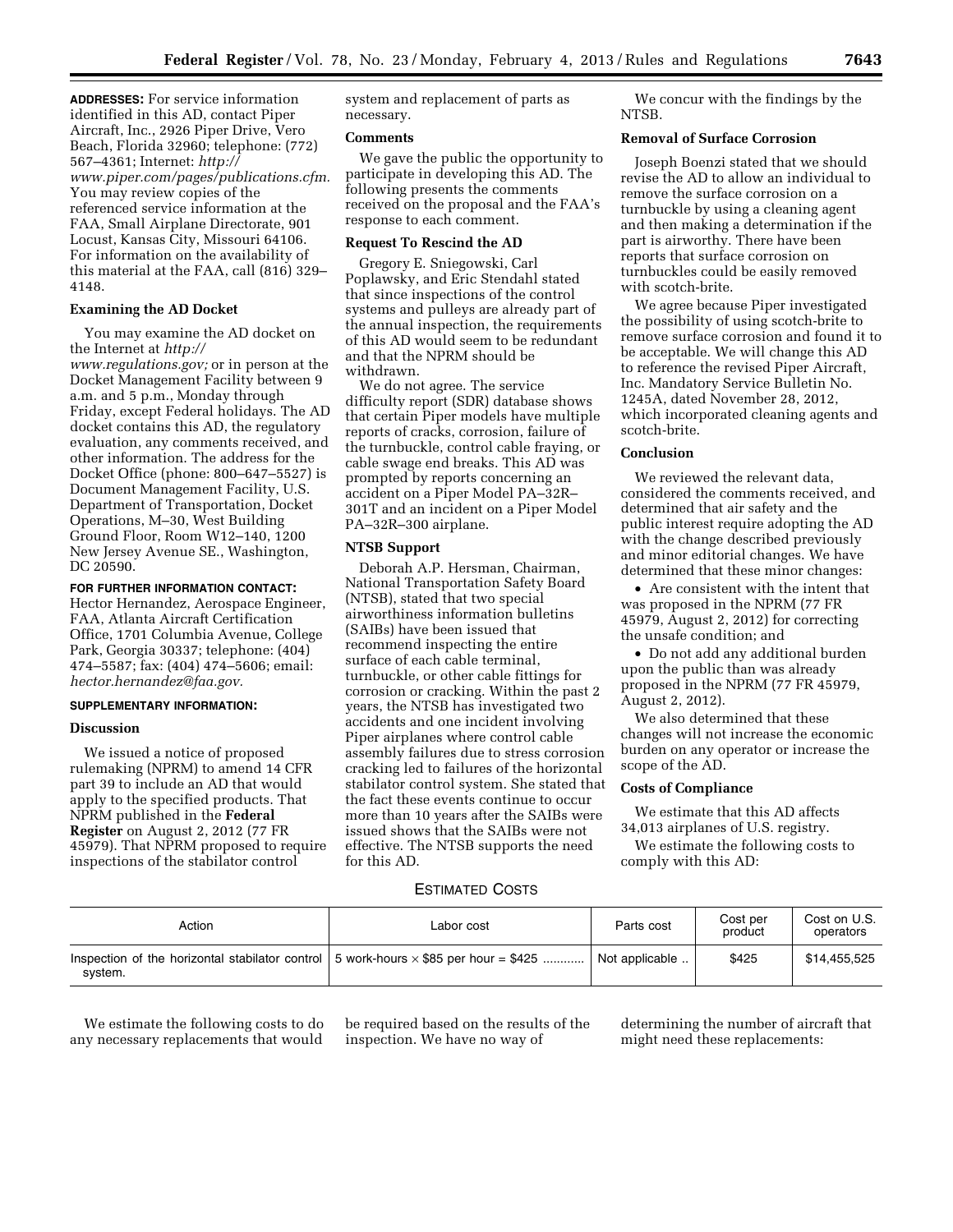### ON-CONDITION COSTS

| Action             | Labor cost | Parts cost | Cost per<br>product |
|--------------------|------------|------------|---------------------|
| per set of cables. |            | \$608      | \$1,458             |

#### **Authority for This Rulemaking**

Title 49 of the United States Code specifies the FAA's authority to issue rules on aviation safety. Subtitle I, section 106, describes the authority of the FAA Administrator. Subtitle VII: Aviation Programs, describes in more detail the scope of the Agency's authority.

We are issuing this rulemaking under the authority described in Subtitle VII, Part A, Subpart III, Section 44701: ''General requirements.'' Under that section, Congress charges the FAA with promoting safe flight of civil aircraft in air commerce by prescribing regulations for practices, methods, and procedures the Administrator finds necessary for safety in air commerce. This regulation is within the scope of that authority because it addresses an unsafe condition that is likely to exist or develop on products identified in this rulemaking action.

#### **Regulatory Findings**

This AD will not have federalism implications under Executive Order 13132. This AD will not have a substantial direct effect on the States, on the relationship between the national government and the States, or on the distribution of power and responsibilities among the various levels of government.

For the reasons discussed above, I certify that this AD:

(1) Is not a ''significant regulatory action'' under Executive Order 12866,

(2) Is not a ''significant rule'' under DOT Regulatory Policies and Procedures (44 FR 11034, February 26, 1979),

(3) Will not affect intrastate aviation in Alaska, and

(4) Will not have a significant economic impact, positive or negative, on a substantial number of small entities under the criteria of the Regulatory Flexibility Act.

### **List of Subjects in 14 CFR Part 39**

Air transportation, Aircraft, Aviation safety, Incorporation by reference, Safety.

### **Adoption of the Amendment**

Accordingly, under the authority delegated to me by the Administrator, the FAA amends 14 CFR part 39 as follows:

## **PART 39—AIRWORTHINESS DIRECTIVES**

■ 1. The authority citation for part 39 continues to read as follows:

**Authority:** 49 U.S.C. 106(g), 40113, 44701.

#### **§ 39.13 [Amended]**

■ 2. The FAA amends § 39.13 by adding the following new airworthiness directive (AD):

**2013–02–13 Piper Aircraft, Inc.:** 

Amendment 39–17334; Docket No. FAA–2012–0731; Directorate Identifier 2012–CE–020–AD.

# **(a) Effective Date**

This AD is effective March 11, 2013.

#### **(b) Affected ADs**

None.

#### **(c) Applicability**

This AD applies to Models PA–28–236, PA–28–140, PA–28–150, PA–28–151, PA– 28–160, PA–28–161, PA–28–180, PA–28– 181, PA–28–201T, PA–28R–201, PA–28–235, PA–28R–201T, PA–28S–160, PA–28S–180, PA–28R–180, PA–28R–200, PA–28RT–201, PA–28RT–201T, PA–32–260, PA–32–301, PA–32–301T, PA–32–300, PA–32R–300, PA– 32R–301T, PA–32R–301 (SP), PA–32R–301 (HP), PA–32RT–300, PA–32RT–300T, PA– 32S–300, PA–32–301FT, PA–32–301XTC, PA–34–200, PA–34–200T, PA–34–220T, PA– 44–180, and PA–44–180T airplanes, all serial numbers, certificated in any category.

#### **(d) Subject**

Joint Aircraft System Component (JASC)/ Air Transport Association (ATA) of America Code 2740, Stabilizer Control System.

#### **(e) Unsafe Condition**

This AD was prompted by reports of control cable assembly failures that may lead to failure of the horizontal stabilator control system and could result in loss of pitch control. This AD requires inspections of the stabilator control system and replacement of parts as necessary. We are issuing this AD to correct the unsafe condition on these products.

#### **(f) Compliance**

Comply with this AD within the compliance times specified, unless already done.

#### **(g) Inspection**

(1) Initially inspect the stabilator control system following instructions 1 through 10 of Piper Aircraft, Inc. Mandatory Service Bulletin No. 1245A, dated November 28, 2012, as follows:

(i) *If the age of the airplane is at or exceeds 15 years as of March 11, 2013 (the effective date of this AD*): At the next annual inspection or within the next 12 months after March 11, 2013 (the effective date of this AD).

(ii) *If the age of the airplane is less than 15 years as of March 11, 2013 (the effective date of this AD):* When the age of the airplane reaches 15 years, then at the next annual inspection or within 12 months after the airplane reaches 15 years of age.

(iii) If the age of the airplane cannot be determined as of *March 11, 2013 (the effective date of this AD):* At the next annual inspection or within the next 12 months after March 11, 2013 (the effective date of this AD).

**Note for paragraph (g)(1)(i), (g)(1)(ii), and (g)(1)(iii) of this AD:** To assist in determining the age of the airplane, you may contact Piper Aircraft, Inc., 2926 Piper Drive, Vero Beach, Florida 32960; telephone: (772) 567–4361; Internet[: www.piper.com;](http://www.piper.com) or access the FAA airplane registry database at: *[http://registry.](http://registry.faa.gov/aircraftinquiry/Serial_Inquiry.aspx) [faa.gov/aircraftinquiry/Serial](http://registry.faa.gov/aircraftinquiry/Serial_Inquiry.aspx)*\_*Inquiry.aspx.* 

(2) After the applicable initial inspection required in paragraph (g)(1) of this AD, repetitively thereafter at intervals not to exceed 2,000 hours time-in-service or 7 years, whichever occurs first, inspect the stabilator control system following instructions 1 through 10 of Piper Aircraft, Inc. Mandatory Service Bulletin No. 1245A, dated November 28, 2012.

#### **(h) Repair**

If any cracks, corrosion, or cable fraying are found during any inspection required in paragraphs  $(g)(1)$  or  $(g)(2)$  of this AD, before further flight, replace the damaged part with an airworthy part.

#### **(i) Credit for Actions Accomplished in Accordance With Previous Service Information**

This AD provides credit for the actions required in this AD if already done before March 11, 2013 (the effective date of this AD) following Piper Aircraft, Inc. Mandatory Service Bulletin No. 1245, dated May 3, 2012.

### **(j) Alternative Methods of Compliance (AMOCs)**

(1) The Manager, Atlanta Aircraft Certification Office (ACO), FAA, has the authority to approve AMOCs for this AD, if requested using the procedures found in 14 CFR 39.19. In accordance with 14 CFR 39.19, send your request to your principal inspector or local Flight Standards District Office, as appropriate. If sending information directly to the manager of the ACO, send it to the attention of the person identified in the Related Information section of this AD.